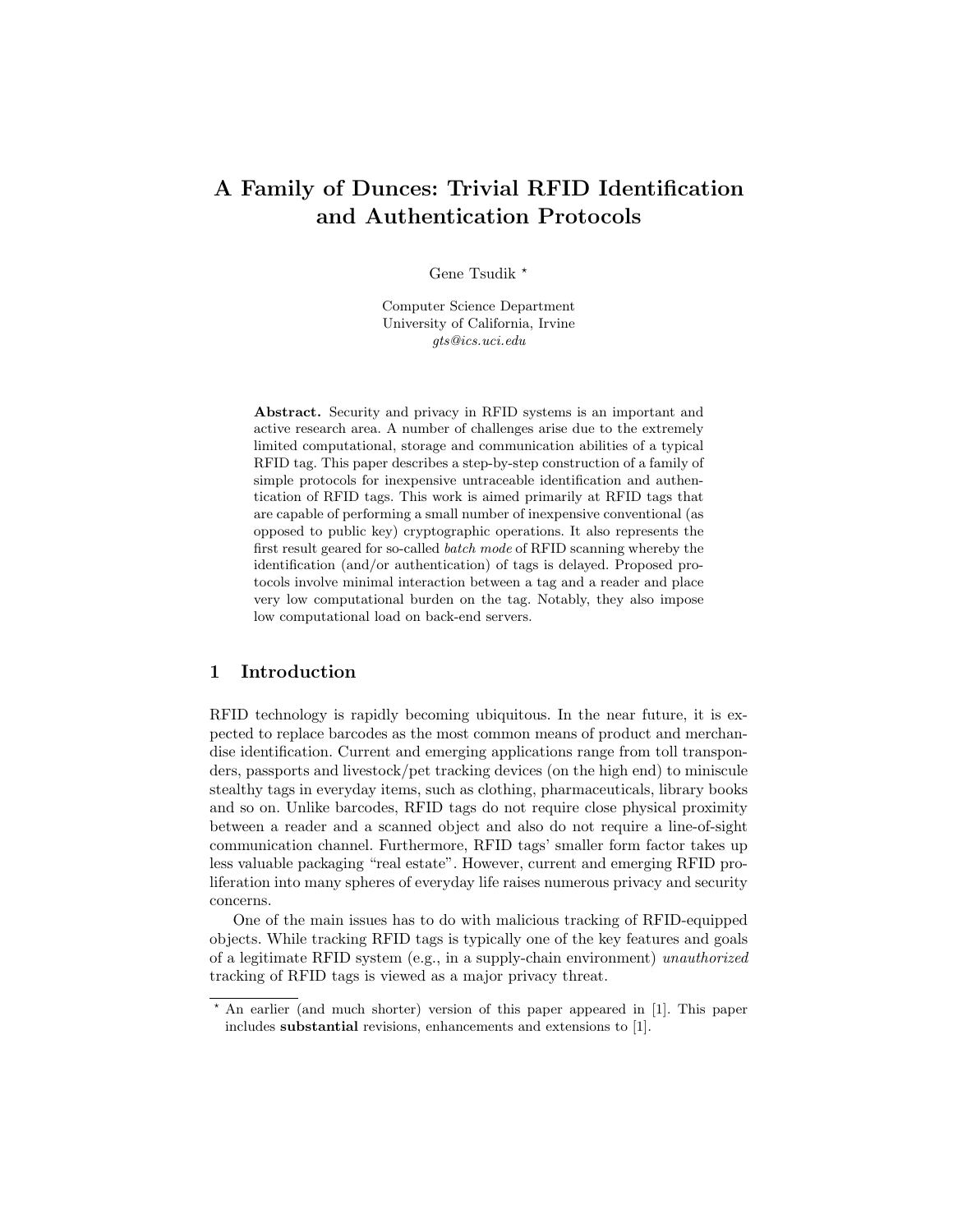In general, in-roads recently made by the RFID technology have prompted some public discontent and controversy. Privacy advocates have pointed out some sinister consequences of malicious tag tracking.

This paper describes a protocol family for inexpensive untraceable identification and authentication of RFID tags. Untraceable means that it is computationally infeasible to infer – from interactions with a tag – information about the identity of the tag or link multiple authentication sessions of the same tag. Proposed protocols are inexpensive, requiring as little as one light-weight cryptographic operation on the tag and storage for one key. They are particularly well-suited for the **batch mode** of tag identification whereby a reader interrogates a multitude of tags and later identifies/authenticates them in bulk. Furthermore, real-time computational load on the back-end sever is minimal due to the simple pre-computation technique described below.

#### 1.1 Operating Environment

The adversary, in our context, can be either passive (e.g., eavesdropper) or active (e.g., impersonator). It can corrupt or, attempt to impersonate, any entity and we assume that its primary goal is to track RFID tags. (In other words, we say  $-$  informally  $-$  that the adversary succeeds if it manages, with non-negligible probability over 50%, to link multiple authentication sessions of the same tag.) We point out from the start that we **do not** initially consider forward security – adversary's inability to link or trace prior manifestations of a tag in the event of complete tag compromise. At the same time, compromise of a set of tags should not lead to the adversary's ability to track other tags (except by distinguishing among the two sets). Furthermore, our initial goals do not include resistance to denial of service (DoS) attacks, e.g., attacks that aim to disable the tags. However, we outline out some DoS-resistant solutions later in the paper.

The legitimate entities are: tags, readers and servers. A reader is a device querying tags for identification information. A server is a trusted entity that knows and maintains all information about tags, their assigned keys and any other such information. A server is assumed to be physically secure and not subject to attacks. Multiple readers are assigned to a single server. A server only engages in communication with its constituent readers. For simplicity, we assume a single logical server that might resolve to multiple physically replicated servers. All communication between a server and its readers is assumed to be over private and authentic channels. Furthermore, servers and readers maintain loosely synchronized clocks. Both readers and server have ample storage, computational and communication abilities. (However, in some cases, readers may not be able to communicate with servers in real time; see below.)

We assume that an RFID tag has no clock and small amounts of ROM (e.g., to store a key) and non-volatile RAM (to store ephemeral state, such as a counter or time-stamp). With power supplied by a reader – whether contact or contactless – a tag is able to perform a modest amount of computation and commit any necessary state information – of small constant length – to non-volatile storage.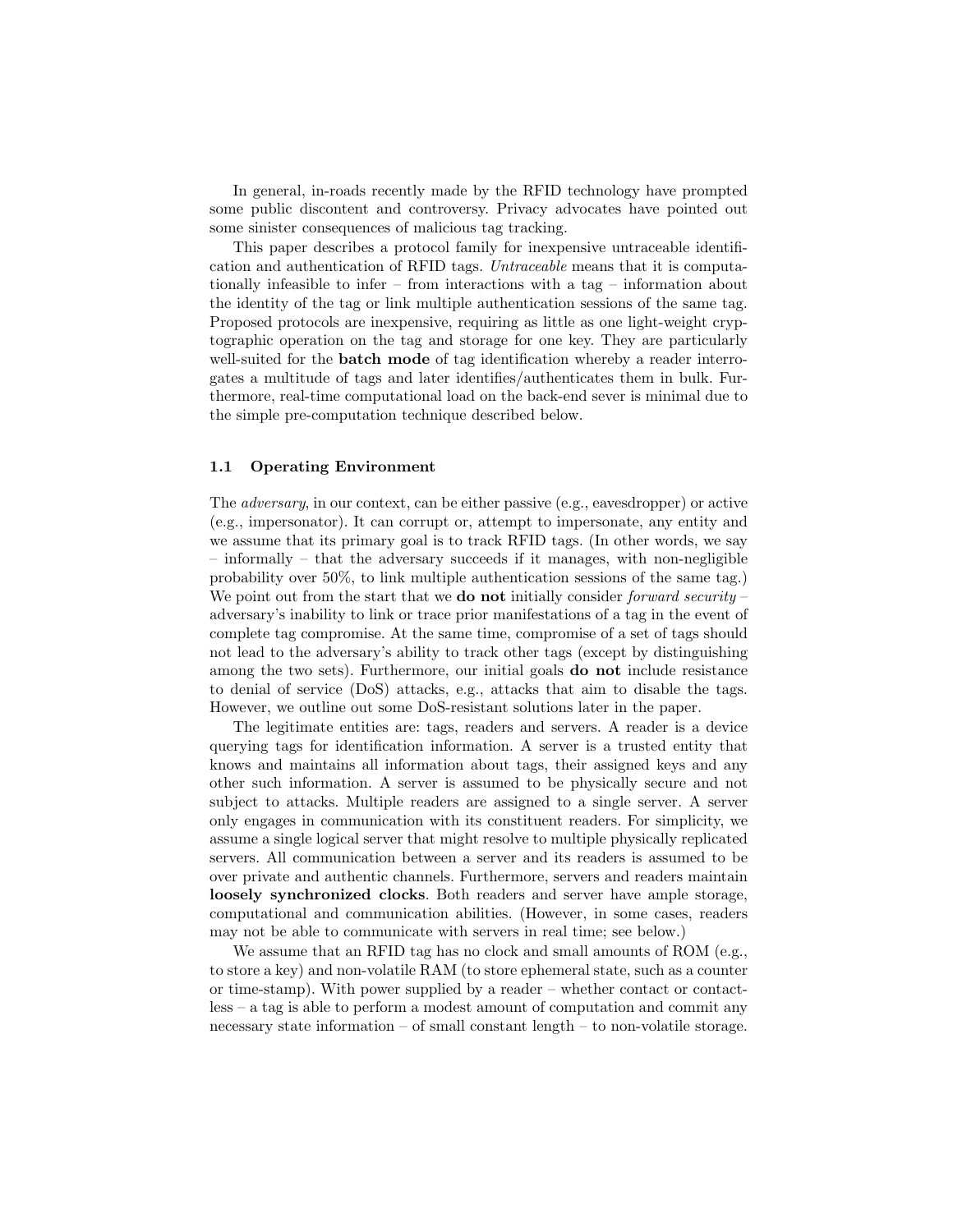# 1.2 Goals

As usual, our goals are to minimize everything, including:

- 1. non-volatile RAM on the tag
- 2. code (gate count) complexity
- 3. tag computation requirements
- 4. number of rounds in reader-tag interaction<sup>1</sup>
- 5. message size in reader-tag interaction
- 6. server real-time computation load
- 7. server storage requirements

It is easy to see that the first three items directly influence tag cost. Also, the 4th item (number of rounds and messages) is important since more rounds imply more protocol logic and, hence, higher complexity and gate count. In fact, having more than two rounds in reader-tag interaction implies that the tag MUST keep soft state while the protocol executes. This would necessitate either bigger nonvolatile RAM or continuous power from the reader (while the protocol executes) to store soft state in volatile RAM.

Finally, we need to avoid features currently not realistic for most low-cost RFID tags, such as public key cryptography, tamper-resistant shielding or an on-board clock.

## 1.3 Modes of Operation

We consider two modes of tag identification: real-time and batch. Here we make an assumption that the back-end server is necessary as a reader is unable to identify/authenticate tags on its own, primarily because of the scale, i.e., large numbers of deployed tags. In situations where this assumption is false, the discussion in this section does not apply. For example, one could imagine an RFIDequipped driver's license reader carried by law enforcement officers which is capable of storing information about all locally-issued driver's licenses, e.g., on the order of tens of millions. (Also, some recent work [16] shows how to perform, under some circumstances, serverless RFID authentication.)

The real-time mode is the one typically considered in the literature: it involves on-line contact between the reader and the server, in order to quickly identify (and, optionally, authenticate) the tag in question. If immediate feedback about a tag is needed – e.g., in facility access, retail or library check-out scenarios – the server must be contacted in real time.

In batch mode, a reader scans numerous tags, collects replies and sometime later performs their identification (and optionally, authentication) in bulk. From the security perspective, the batch mode seems relevant wherever immediate

<sup>&</sup>lt;sup>1</sup> We use the term "interaction" – as opposed to "protocol" – since the actual tag authentication protocol may involve interaction between a reader and a server, in addition to that between a tag and a reader. We are understandably less concerned about the complexity of the former.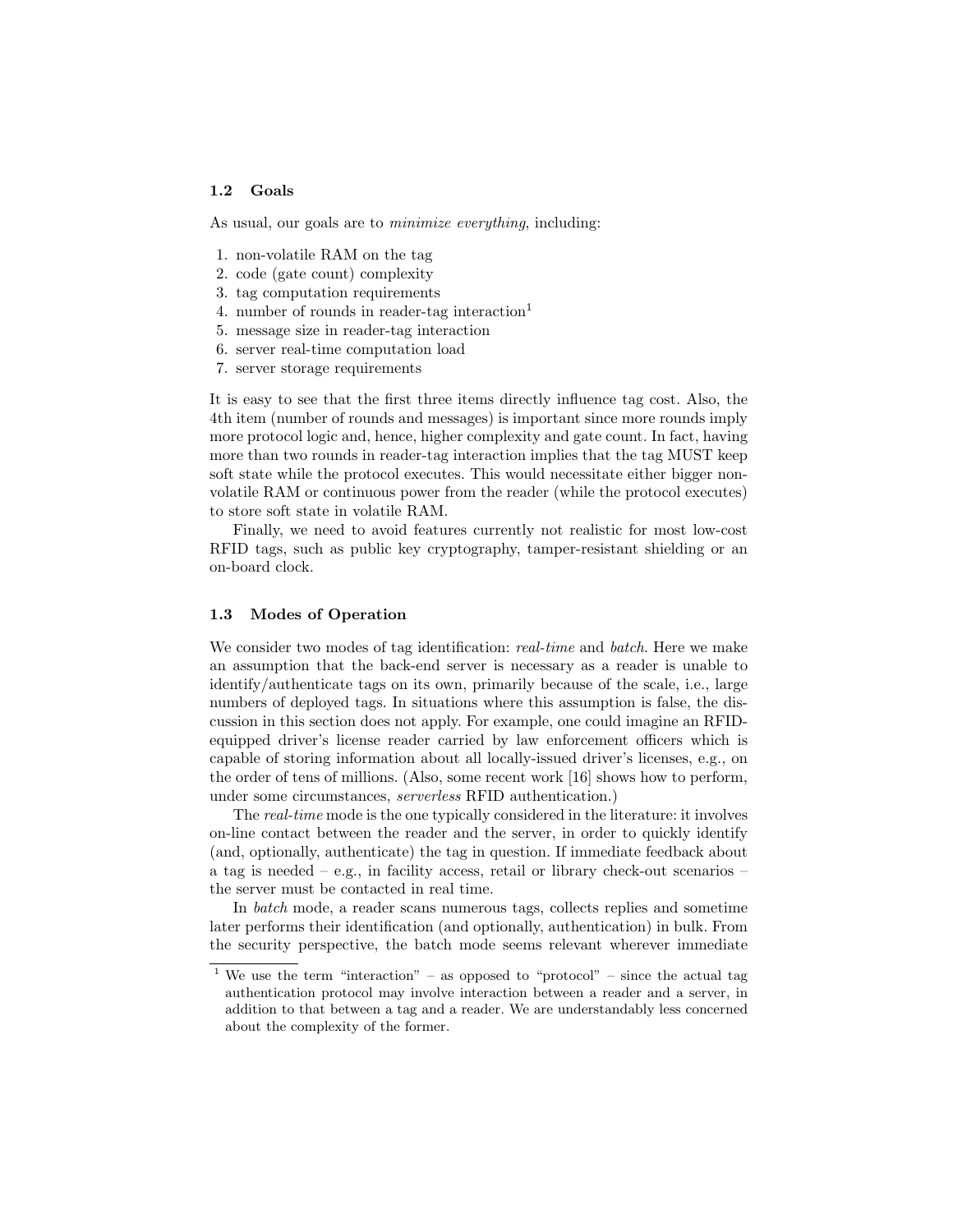detection of fraudulent/counterfeit tags is not the the highest-priority issue and, instead, emphasis is on security against fraudulent readers. In practical terms, however, the batch mode is appropriate when circumstances prevent or inhibit contacting the back-end server in real time. For example, consider an inventory control application, where readers are deployed in a remote warehouse and have no means of contacting a back-end server in real time. More generally, some of the following factors might prompt the use of the batch mode:

- The server is not available in real time, either because it is down, disconnected or because readers do not have sufficient means of communication.
- The server is available, but is over-loaded with requests, causing response time to be jittery, thus making each tag interrogation instance unacceptably slow.
- The server is available and not over-loaded but is located too far away, causing response time to be too long. (Or, the network is congested, which cause unacceptable delays).
- A mobile/wireless reader has limited resources and, in order to conserve battery power, simply can not afford to contact the server for each scanned tag.

#### 1.4 Tag Requirements

Each tag  $RFID_i$  is initialized with at least the following values:

 $K_i$ ,  $T_0$ ,  $T_{max}$ 

 $K_i$  is a tag-specific value that serves two purposes: (1) tag identifier, and (2) cryptographic key. Thus, its size (in bits) must be the greater of that required to uniquely identify a tag (i.e., a function of the total number of tags) and that required to serve as sufficiently strong cryptographic key for the purposes of Message Authentication Code (MAC) computation. In practice, a 160-bit  $K_i$ will most probably suffice.

 $T_0$  is the initial timestamp assigned to the tag. This value does not have to be a discrete counter,  $per se$ . For example,  $T_0$  can be the time-stamp of manufacture.  $T_0$  need not be tag-unique; an entire batch of tags can be initialized with the same value. The bit-size of  $T_0$  depends on the desired granularity of time and the number of times a tag can be authenticated.  $T_{max}$  can be viewed as the highest possible time-stamp. Like  $T_0$ ,  $T_{max}$  does not need to be unique, e.g., a batch of tags can share this value.

Each tag is further equipped with a sufficiently strong, uniquely seeded pseudo-random number generator (PRNG). In practice, it can be resolved as an iterated keyed hash (e.g., HMAC) started with a random secret seed and keyed on  $K_i$ . For a tag  $RFID_i$ ,  $PRNG_i^j$  denotes the j-th invocation of the (unique) PRNG of that tag. No synchronization whatsoever is assumed as far as PRNG-s on the tags and either readers or servers. In other words, given a value  $PRNG_i^j$ , no entity (including a server) can recover  $K_i$  or any other information identifying  $RFID_i$ . Similarly, given two values  $PRNG_i^j$  and  $PRNG_j^k$ , deciding whether  $i = j$  must be computationally infeasible.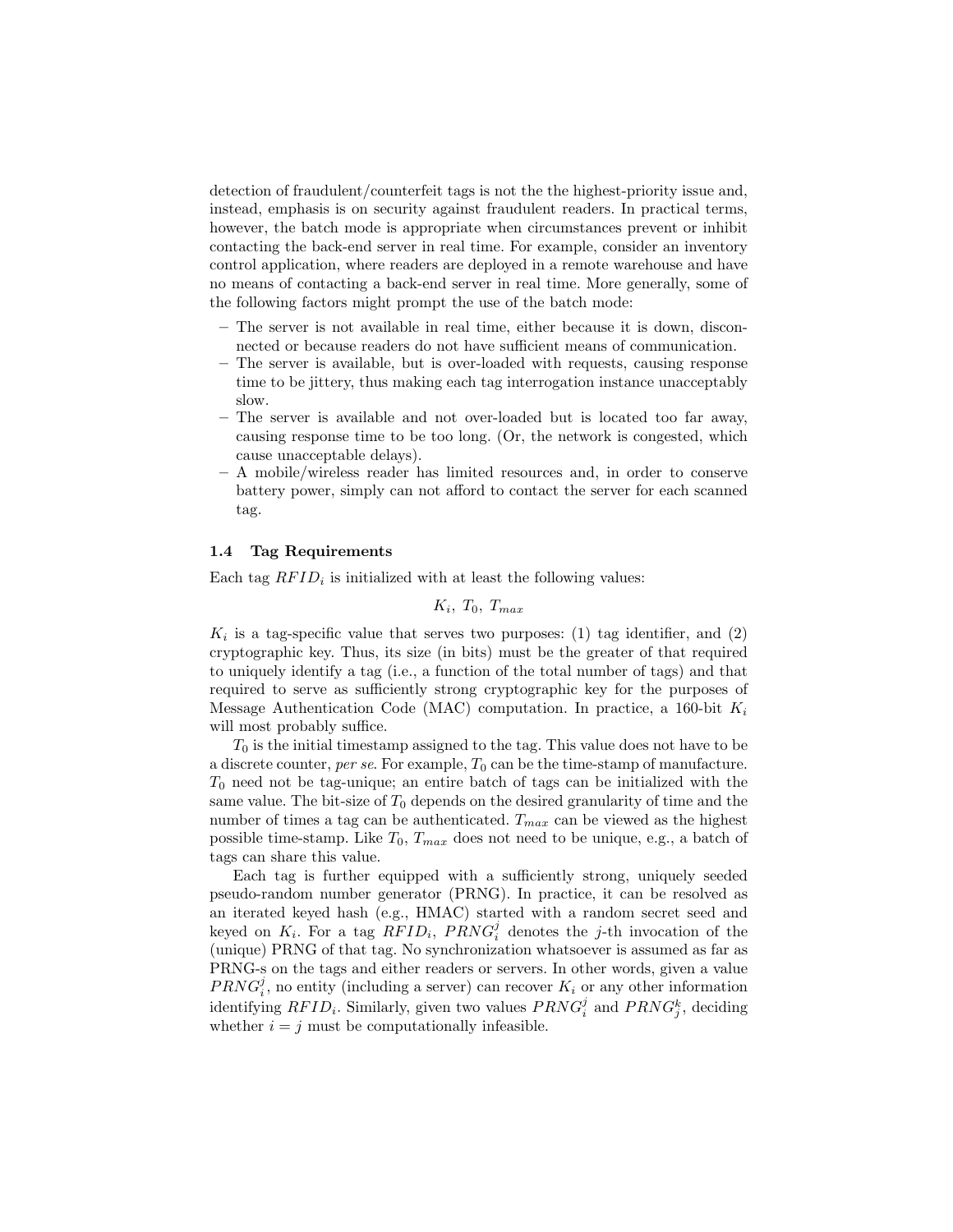# 2 A Family of Dunces: YA-TRIP, YA-TRAP and YA-TRAP\*

In this section, we introduce our main idea, based on the use of monotonically increasing time-stamps. We then present three protocols, starting with YA-TRIP which only offers efficient tag identification, continuing with YA-TRAP which also provides tag authentication, and concluding with YA-TRAP\* which, in addition, incorporates DoS resistance features.

#### 2.1 The Main Idea

The main idea of our proposal is the use of monotonically increasing timestamps<sup>2</sup> to provide tracking-resistant (anonymous) tag authentication. The use of timestamps is motivated by the old result of Herzberg, et al. [6], which we briefly summarize next.

The work in [6] considered anonymous authentication of mobile users who move between domains, e.g., in a GSM [13] cellular network or a wired Kerberossecured [12] internetwork. The technique in [6] involves a remote user identifying itself to the host domain by means of an ephemeral userid. An ephemeral userid is computed as a (collision-resistant, one-way) hash of current time and a secret permanent userid.

A trusted server in the user's "home" domain maintains a periodically updated hash table where each row corresponds to a traveling user. The length of the update interval is a system-wide parameter, e.g., one hour. The table can be either pre-computed or computed on-the-fly, as needed. Each row contains a permanent userid and a corresponding ephemeral userid. When a request from a *foreign* agent (e.g., Kerberos  $AS/TGS<sup>3</sup>$  in a remote domain or  $VLR<sup>4</sup>$  in a GSM setting) comes in, the home domain server looks up the ephemeral userid in the current table. (Since hash tables are used, the lookup cost is constant.) Assuming that timestamp used by the (authentic) traveling user to compute the ephemeral userid is reasonably recent (accurate), the hash table lookup is guaranteed to succeed. This allows a traveling user to be authenticated while avoiding any tracing by foreign agents or domains.

One of the main advantages of this approach is that the home domain server does not need to compute anything on demand, as part of each request processing. Instead, it pre-computes the current hash table and waits for requests to come in. The cost of processing a request amounts to a table lookup (constant cost) which is significantly cheaper than a similar approach using nonces or random challenges. In the latter case, the server would need to compute an entire table on-the-fly in order to identify the traveling user. As time goes by, an ephemeral userid table naturally 'expires' and gets replaced with a new one. This is the main feature we would like to *borrow* for tag authentication purposes.

<sup>2</sup> No other type of counters or sequence numbers will do.

<sup>3</sup> Authentication Server / Ticket Granting Server.

<sup>4</sup> Visitor Location Registry.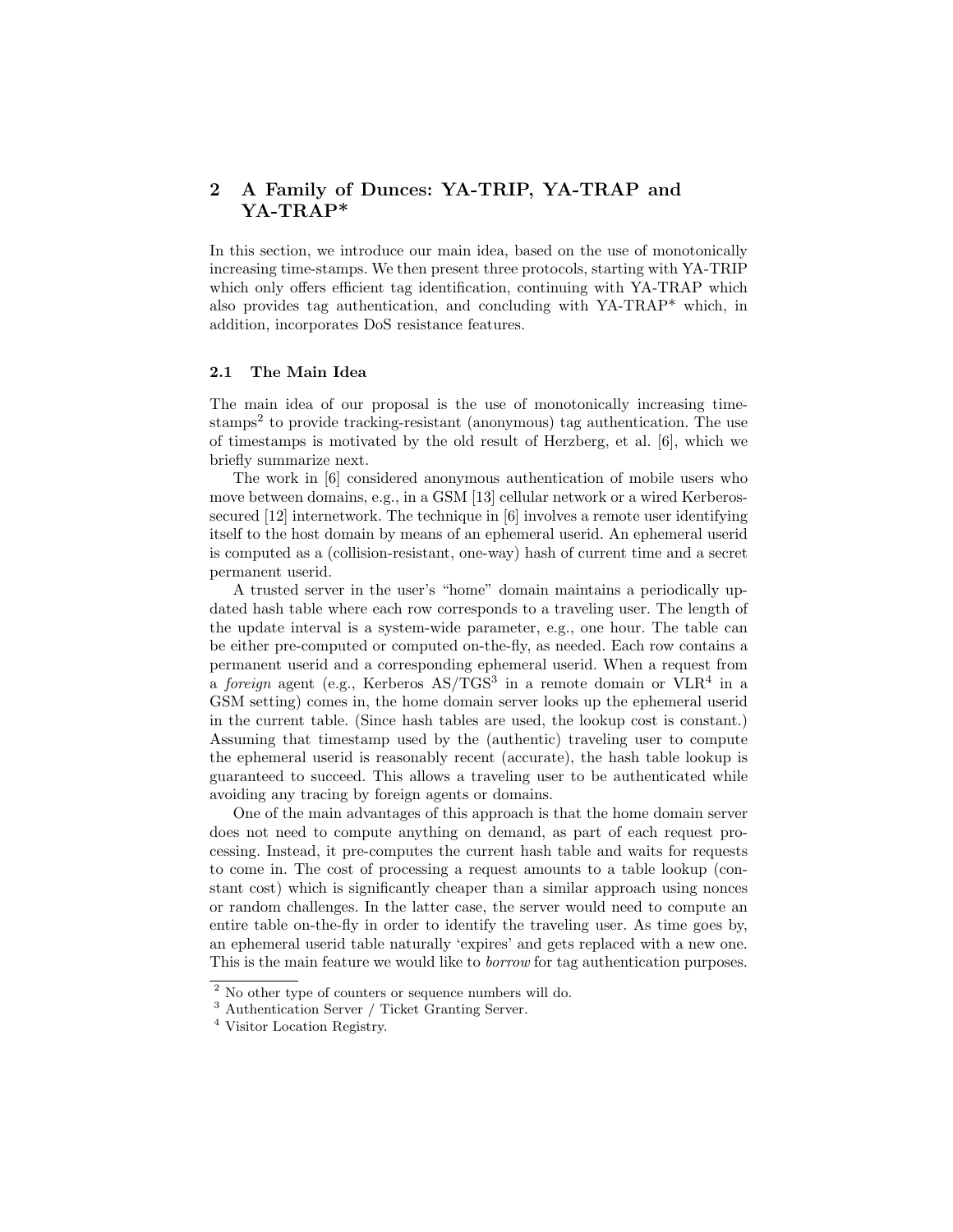Although the technique from [6] works well for traveling/mobile users, it is not directly applicable to the envisaged RFID environment. First, a mobile user can be equipped with a trusted personal device that keeps accurate time. It can be as simple as a wristwatch or as sophisticated as a PDA. (Moreover, even without any trusted device, a human user can always recognize grossly incorrect time, e.g., that which is too far into the future.) Such a device can be relied upon to produce reasonably accurate current time. An RFID tag, on the other hand, cannot be expected to have a clock. Thus, it is fundamentally unable to distinguish among a legitimate and a grossly inaccurate (future) time-stamp.

However, if the tag keeps state of the last time-stamp it "saw" (assuming it was legitimate), then it can distinguish between future (valid) and past (invalid) time-stamps. We capitalize on this observation and rely on readers to offer a putatively valid timestamp to the tag at the start of the identification protocol. A tag compares the time-stamp to the stored time-stamp value. If the former is strictly greater than the latter, the tag concludes that the new time-stamp is probably valid and computes a response derived from its permanent key and the new timestamp. A tag thus never accepts a time-stamp earlier than – or equal to the one stored. However, to protect against *narrowing* attacks<sup>5</sup>, even if the timestamp supplied by the reader pre-dates the one stored, the tag needs to reply with a value indistinguishable from a normal reply (i.e., a keyed hash over a valid timestamp). In such cases, the tag replies with a random value which is meaningless and cannot be traced to the tag even by the actual server.

#### 2.2 YA-TRIP: Yet Another Trivial RFID Identification Protocol

We now present the first protocol (YA-TRIP) which provides only the very basic service – efficient tag identification. The protocol is illustrated in Figure 1. Remark: We note that MACs based on keyed hashes are a fairly simple and general technique which has been used in other RFID-related contexts, e.g., [19]. Although YA-TRIP and its extensions described below use such standard MACs, it is worth noting that more efficient constructs have been proposed, e.g., Juels' light-weight MAC scheme in [19]. Also, the use of PRNGs to obfuscate the tag identity was first introduced by Weis, et al. [18].

The important part of the protocol encompasses steps 1-3. It consists of only two rounds and two messages. The size of the first message determined by  $T_r$ and the second – by  $H_{id}$ . In each case, the size is no greater than, say, 160 bits.

Note that  $H_{id}$  computed in step 2.3.2 and sent in step 3 does not actually authenticate the tag in the sense of the tag actually being present. What step 2.3.2 achieves is a weaker notion which we call "identification". It proves that at some point, perhaps far in the past, the tag was involved in a protocol (with a legitimate or a rogue reader) wherein it received, and replied to, the value  $T_r$ .

 $<sup>5</sup>$  Informally, a *narrowing attack* occurs when the adversary queries a tag with a partic-</sup> ular timestamp and then later tries to identify the same tag by querying a candidate tag with a timestamp slightly above the previous one.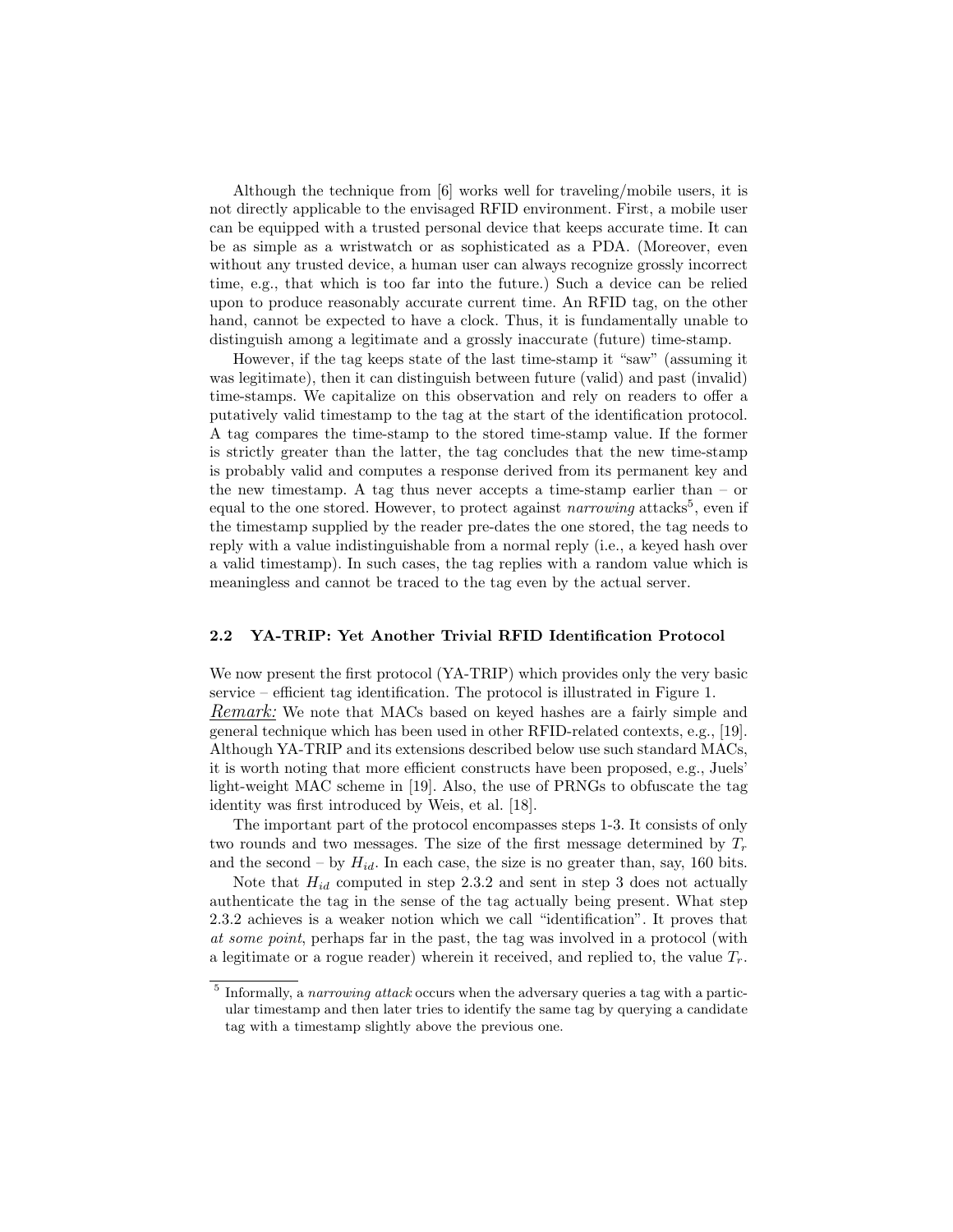[1] Tag ← Reader:  $T_r$ [2] Tag: $^a$ –  $[2.1]$   $\delta = T_r - T_t$  $-[2.2]$  if  $(\delta \leq 0)$  or  $(T_r > T_{max})$  $-$  [2.2.1]  $H_{id} = PRNG_i^j$ – [2.3] else [2.3.1]  $T_t = T_r$  $-$  [2.3.2]  $H_{id} = HMAC_{K_i}(T_t)$ [3] Tag  $\longrightarrow$  Reader:  $H_{id}$ In real-time mode, the following steps take place immediately following Step 3. In batch mode, they are performed later. [4] Reader  $\longrightarrow$  Server:  $T_r$ ,  $H_{id}$ [5] Server:  $-[5.1]$   $s = LOGKUP(HASH\_TABLE_{T_r}, H_{id})$  $-$  [5.2] if  $(s == -1)$  $-$  [5.2.1] MSG=TAG-ID-ERROR – [5.3] else [5.3.1] MSG=TAG-VALID /\* can return  $G(K_s)$  instead \*/  $[6]$  Server  $\longrightarrow$  Reader:  $MSG$  $a$  Note that it is **imperative** for the respective times taken by steps 2.2 and 2.3 to be as close as possible. This is needed to prevent obvious timing attacks by malicious readers (aimed at distinguishing among the two cases). This is the reason for  $PRNG$ to be resolved as described in Section "Tag Requirements" above.

Fig. 1. YA-TRIP: Tag Identification

In other words, the tag's reply in step 3 could be pre-recorded and replayed by the adversary.

Recall that we assume private and authentic channels between readers and the back-end server. Moreover, a server is assumed to "talk" only to non-compromised (non-malicious) readers. This pertains to steps 4 and 6 above. Note also that the specifics of step 5.3 depend on the application requirements. If the application allows genuine readers to identify/track valid tags, the server could return a meta-id of the tag:  $G(K_s)$  where  $G(.)$  is a suitable cryptographic hash with the usual features. Otherwise, it suffices to simply inform the reader that the tag in question is valid, as shown in Step 5.3.1 in Figure 1.

In batch mode, the reader interrogates a multitude of tags, collects their responses and, at a later time, off-loads the collected responses, along with the corresponding  $T_r$  value(s) to the server. (Note that, if tag responses are collected over multiple time intervals, the reader needs to group responses according to the  $T_r$  value used.) The server then needs to identify the tags. In this set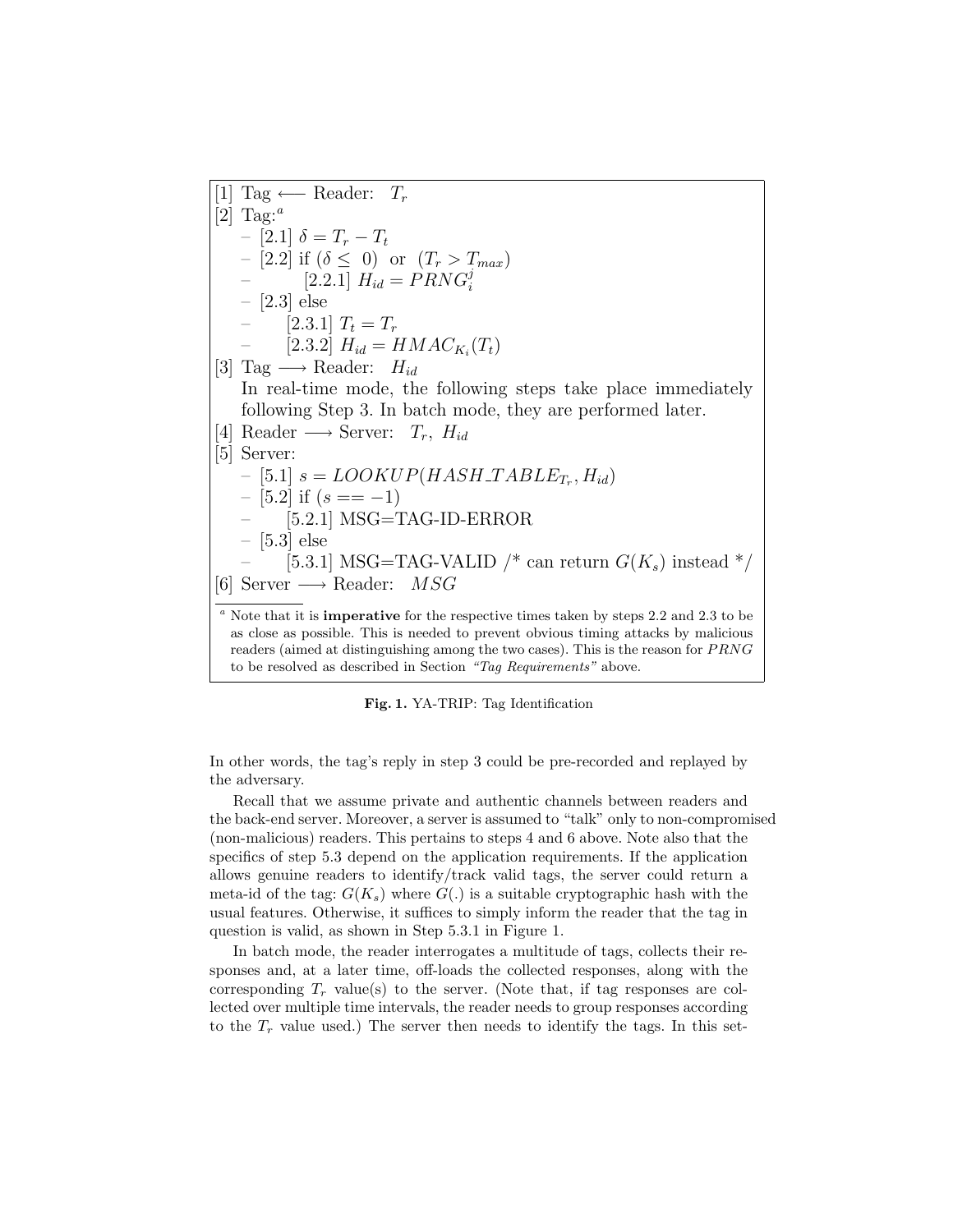ting, YA-TRIP is highly advantageous. Even currently most efficient techniques such as the MSW protocol [2], require the server to perform  $O(\log n)$  pseudorandom function (PRF) operations to identify a single tag. This translates into  $O(n * \log n)$  operations to identify n tags. Whereas, YA-TRIP only needs  $O(n)$ operations for the same task (since the same  $T_r$ -specific hash table is used for all lookups and each lookup takes constant time).

#### 2.3 Drawbacks

The YA-TRIP protocol, as presented above, has some potential drawbacks.

First, YA-TRIP does not provide tag authentication – it merely identifies a tag. In order to authenticate itself, a tag needs to reply to a random challenge by the reader. Obviously,  $T_r$  is not random, thus, the reply in step 3 only identifies the tag. To remedy this, we extend the protocol in section 2.4.

Second, YA-TRIP is susceptible to a trivial denial-of-service (DoS) attack: an adversary sends a wildly inaccurate (future) time-stamp to a tag and incapacitates it either fully (if the time-stamp is the maximal allowed) or temporarily. Although DoS resistance is not one of our initial goals, it is an important issue. We address it in section 2.5.

Third, the protocol does not offer reader authentication or identification. We do not consider this to be a drawback but a feature. Viewed from the application perspective, the main purpose of reader/tag interaction is to identify (and, optionally, authenticate) the tag. While a number of previously proposed protocols manage (or attempt) to let the tag authenticate the reader, we claim that this is ultimately a waste of time and resources. The reason for this claim is two-fold:

- 1. MORE ROUNDS: Authenticating a reader requires at least a three rounds and three protocol messages; whereas, YA-TRIP is a two-round two-message protocol. It is easy to see why a minimum of three rounds would be needed: the reader always initiates interaction (round 1), the tag generates a challenge and sends it to the reader (round 2), and, the reader replies to the challenge (round 3). Moreover, if the tag does not identify (and authenticate) itself to the reader until the reader first authenticates itself to the tag, a fourth round (and a fourth) message becomes necessary.
- 2. TAG STATE: To authenticate a reader, the tag MUST "remember" the challenge it sends to the reader. This challenge represents state that must be kept by the tag between rounds 2 and 3. However, this brings up the possibility of the reader's reply never arriving, i.e., what happens if the protocol does not complete? The tag winds up in a state of "tilt" and requires additional logic to recover. All this translates into needing more resources on the tag.

Finally, the protocol makes an important assumption that a given tag is never authenticated (interrogated) more than once within the same interval. This has some bearing on the choice of the interval. A relatively short interval (e.g., a second) makes the assumption realistic for many settings. However, it translates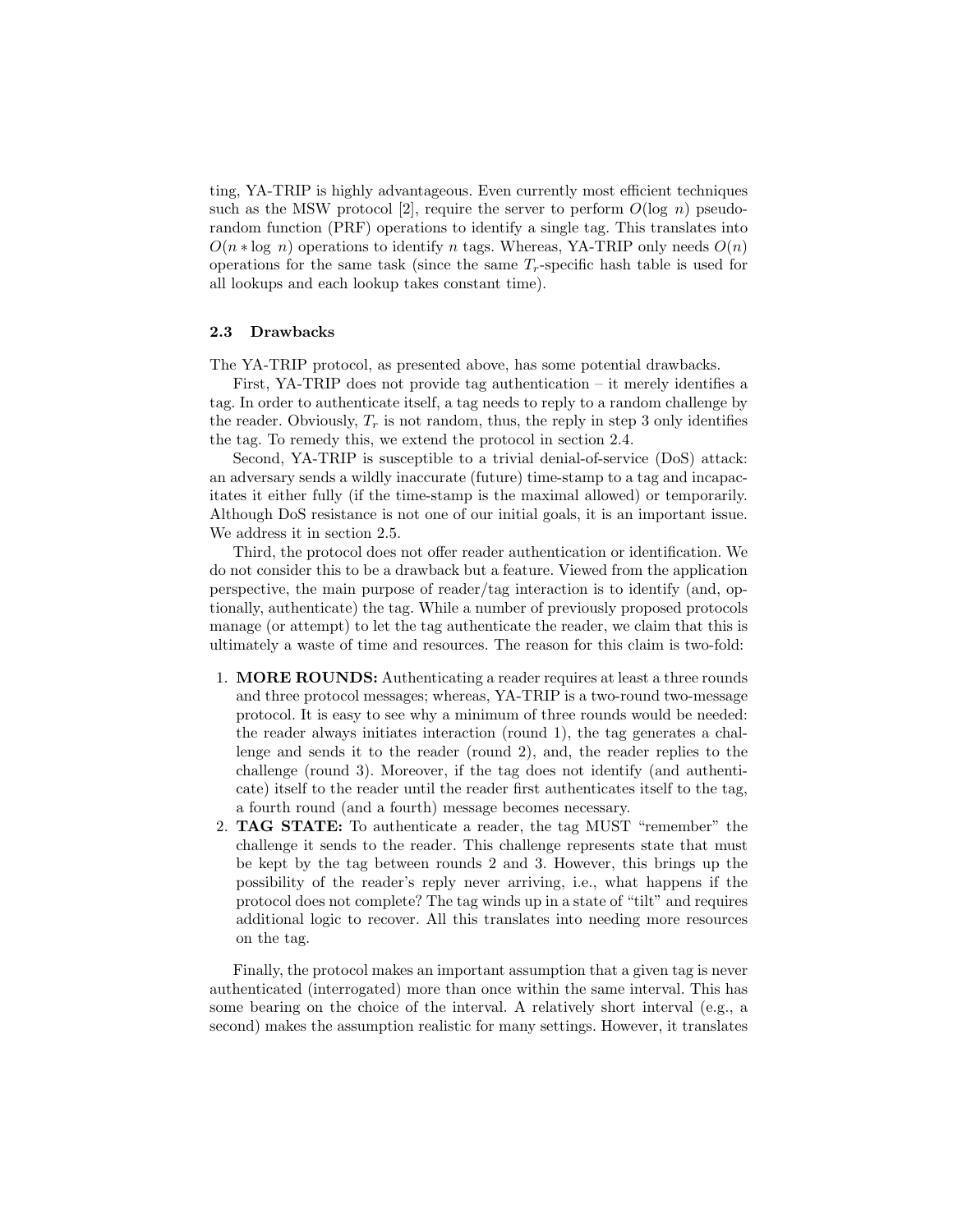into heavy computational burden for the server, i.e., frequent computation of ephemeral tables. On the other hand, a longer interval (e.g., an hour) results in much lower server burden, albeit, it may over-stretch our assumption, since a tag may need to be interrogated more than once per interval. One solution is to sacrifice some degree of untraceability in favor of increased functionality, i.e., allow a tag to iterate over the same time value (accept  $T_r = T_t$ ) a fixed number of times, say k. This would entail storing an additional counter on the tag; once the counter for the same  $T_t$  reaches k, the tag refuses to accept  $T_r = T_t$ and starts responding with random values as in Step 2.2 in the protocol. The resulting protocol would be  $k$ -traceable – an adversary would be able to track a tag over at most k sessions, with the same  $T_r$  value. (Note that the adversary can track actively, by interrogating the tag, or passively, by eavesdropping on interactions between the tag and valid readers.)

#### 2.4 YA-TRAP: Adding Tag Authentication

Adding tag authentication to YA-TRIP is easy, requiring a few minor protocol changes. First, we amend the initial reader→tag message to include a random challenge  $R_r$ . Then, we include a MAC of both (reader and tag) challenges in the tag's reply message. Later, once the tag is identified by the server, it can be authenticated by verifying the MAC. The identification step is the same as in YA-TRIP. The resulting protocol (YA-TRAP) is shown in Figure 2.

Once the server identifies the tag (via  $LOOKUP$ ), the extra cost of authenticating it is negligible amounting to one HMAC operation. The additional cost for the tag in YA-TRAP consists of one PRNG invocation and one HMAC to compute  $H_{auth}$ .

Introducing  $H_{auth}$  into the protocol serves another useful purpose. In the event that the tag has been previously de-synchronized (incapacitated) by a rogue reader and its  $T_t$  value has been set far into the future,  $H_{auth}$  alone can be used as a fall-back in order to identify and authenticate the tag. However, this would require the server to perform  $O(n)$  operations – for each tag  $0 \leq j \leq n$ , compute  $HMAC_{K_j}(R_t, R_r)$  and compare with  $H_{auth}$ . This side-benefit of  $H_{auth}$ is useful in mitigating DoS attacks. On the other hand, it puts a much heavier load on the server which is arguably unimportant in the *batch mode*. Whereas, if used in real time mode, an adversary who is observing (and timing) tag-reader interaction might be able to discern a tag that has been previously desynchronized. Consider the environment where a successful reader-tag interaction results in some observable event, e.g., a door or a turnstile opens. Now, the adversary can measure the delay between the tag $\rightarrow$  reader message (step 3 in Figure 2) and the observable event (which takes place after step 6). In the context of a previously desynchronized tag, this delay would be appreciably longer than that with a normal (synchronized) tag. Short of artificially padding the delay for all tags to be the same as for a desynchronized tag (which is clearly undesirable), there does not appear to be a workable solution.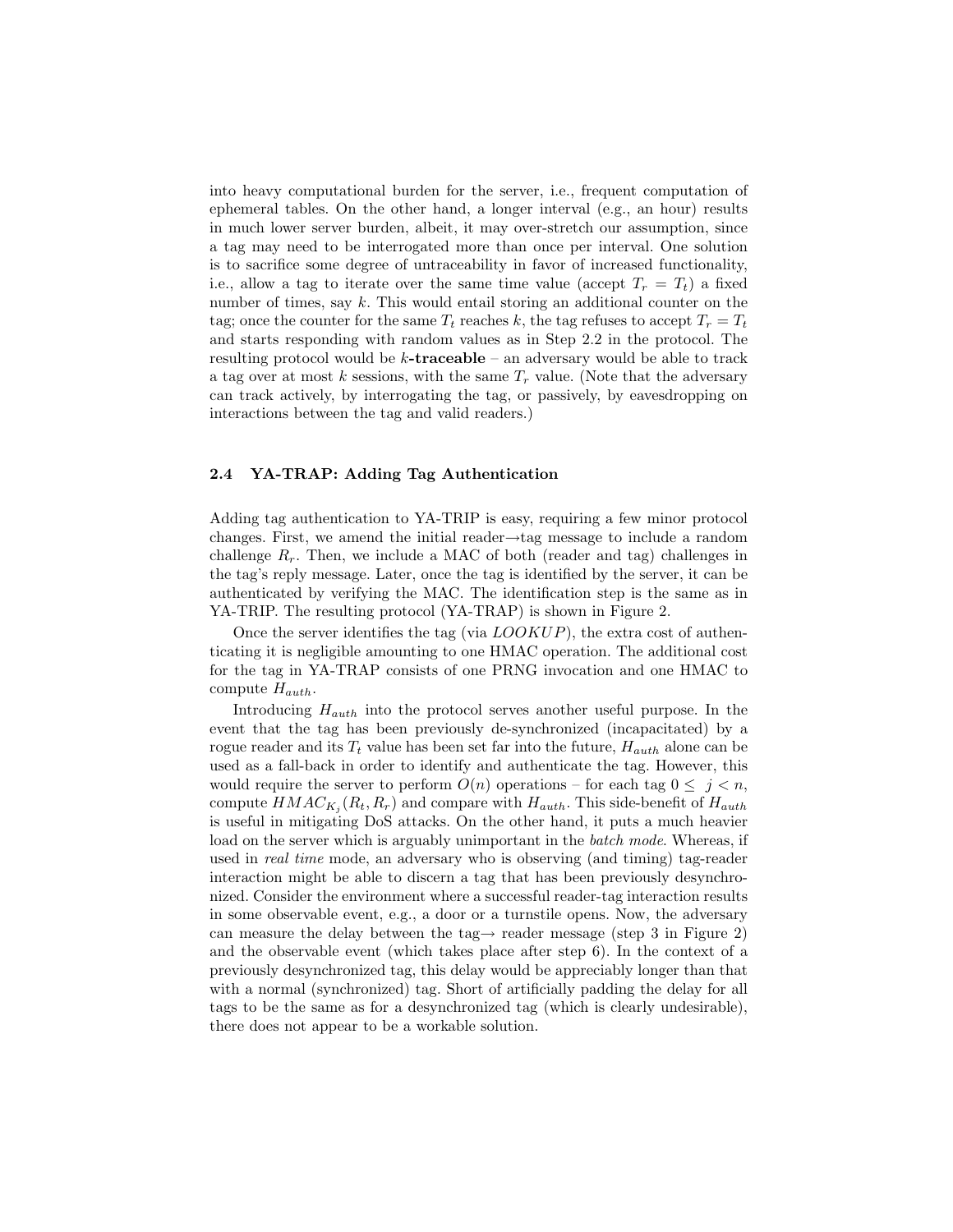[1] Tag ← Reader:  $T_r$ ,  $R_r$  $[2]$  Tag: – [2.1]  $\delta = T_r - T_t$  $-[2.2]$  if  $(\delta \leq 0)$  or  $(T_r > T_{max})$  $-$  [2.2.1]  $H_{id} = PRNG_i^j$ – [2.3] else  $-$  [2.3.1]  $T_t = T_r$  $-$  [2.3.2]  $H_{id} = HMAC_{K_i}(T_t)$  $-[2.4]$   $R_t = PRNG_i^{j+1}$  $-$  [2.5]  $H_{auth} = HMAC_{K_i}(R_t, R_r)$ [3] Tag  $\longrightarrow$  Reader:  $H_{id}$ ,  $R_t$ ,  $H_{auth}$ – THEN, LATER: [4] Reader  $\longrightarrow$  Server:  $T_r$ ,  $H_{id}$ ,  $R_r$ ,  $R_t$ ,  $H_{auth}$ [5] Server:  $-[5.1]$   $s = LOGKUP(HASH\_TABLE_{T_r}, H_{id})$ –  $\begin{bmatrix} 5.2 \end{bmatrix}$  if  $(s == -1)$  $[5.2.1]$  MSG=TAG-ID-ERROR - [5.3] else if  $(HMAC_{K_s}(R_t, R_r) \neq H_{auth})$ – [5.3.1] MSG=TAG-AUTH-ERROR – [5.4] else MSG=TAG-VALID  $[6]$  Server  $\longrightarrow$  Reader: MSG

Fig. 2. YA-TRAP: Tag Authentication

We point out that the step from YA-TRIP to YA-TRAP is identical to that in the work of Juels [17] where the same idea was used in a somewhat different context.

# 2.5 YA-TRAP\*: Adding DoS Resistance

Both YA-TRIP and YA-TRAP are susceptible to DoS attacks whereby a rogue reader can easily incapacitate a tag by feeding it a "futuristic" (or even maximum)  $T_r$  value. Although it is not one of our initial goals (our emphasis is on efficient identification and authentication), we recognize that DoS resistance is an important issue in practice. Therefore, we now show how to extend YA-TRAP to mitigate Denial-of-Service (DoS) attacks aimed at incapacitating tags.

DoS attacks on YA-TRIP/YA-TRAP are possible because a tag has no means to distinguish a realistic (more-or-less current) time-stamp  $T_r$  from one that is too futuristic. Since adding a clock to a tag is not an option, we need to rely on external means of establishing timeliness.

Our approach to timeliness requires a reader to present an epoch token each time it queries a tag, as part of the initial reader→tag message. The epoch token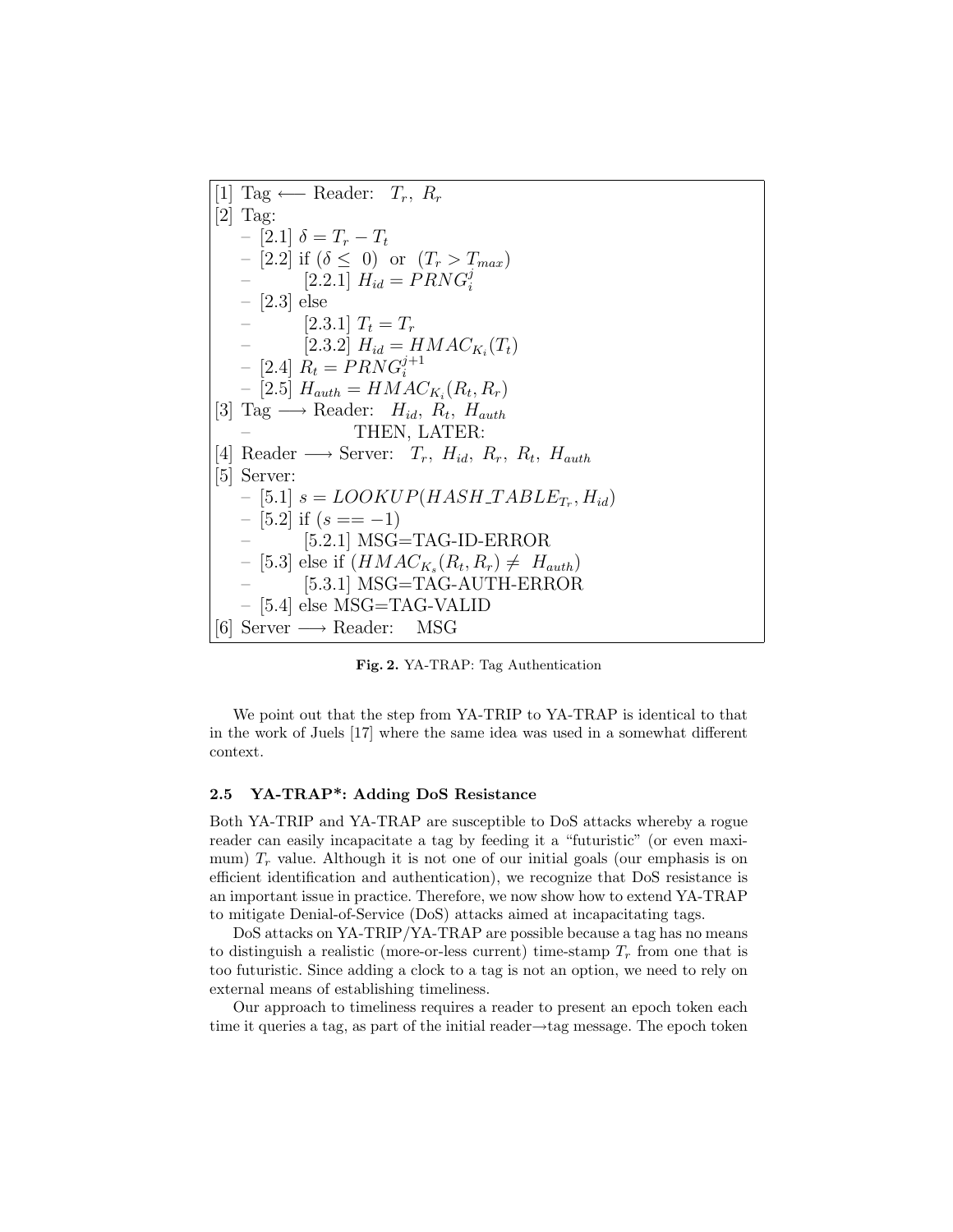allows a tag to ascertain that the reader-supplied  $T_r$  is not too far into the future. This token changes over time, but its frequency of change (epoch) is generally much slower than the unit of  $T_r$  or  $T_t$  time-stamps. For example,  $T_t$  and  $T_r$ are measured in minutes, whereas, the epoch token might change daily. The main idea is that a current epoch token can be used to derive past epoch tokens but cannot be used to derive future epoch tokens. A malicious or compromised reader might possess the current token but will not obtain future tokens. Also, since the epoch token changes slower than the time-stamp, multiple genuine interactions between one or more readers and the same tag might use the same epoch token but different (increasing)  $T_r$  values. We envisage the trusted server serving as the distribution point for epoch tokens. Upon (or near) each epoch, the server delivers (or securely broadcasts) the appropriate epoch token to all genuine readers.

The choice of the epoch duration directly influences the degree of vulnerability to DoS attacks. If the epoch is too long (e.g., a month), a rogue reader would be able to put tags out of commission for at most a month. (Note that the current epoch token is not secret; see below.) In contrast, if the epoch is very short (e.g., a minute), a tag might be out of service for at most a minute, however, the frequency of update becomes problematic since each reader would need to obtain the current epoch token from the trusted server or some other trusted repository.

The protocol (YA-TRAP\*) is illustrated in Figure 3. DoS resistance in YA-TRAP\* is obtained by introducing a much abused and over-used cryptographic primitive – a hash chain. A hash chain of length  $z$  is generated by starting with an initial value (say, X) and repeatedly hashing it  $z$  times to produce a root  $H^z(X)$ . The trusted (and, in batch mode, off-line) server is assumed to have initialized and generated the hash chain.

In addition to values mentioned in Section 1.4, each tag is initialized with a root of the hash chain  $ET_0 = H^z(X)$  of length  $z = T_{max}/INT$  where  $T_{max}$  is as defined in Section 1.4 and INT is the epoch duration, e.g., one day.

At any given time, a tag holds its last time-stamp of use  $T_t$  and the its last epoch token of use  $ET_t$ . (Note that "last" does not mean current or even recent; a tag may rest undisturbed for any period of time). When a reader queries a tag (in step 1), it includes  $ET_r$ , the current epoch token. The tag calculates the offset of  $ET_r$  as  $\nu$  in step 2.2. Assuming a genuine reader, this offset represents the number of epochs between the last time the tag was successfully queried and  $ET_r$ . If  $T_r$  is deemed to be plausible in the first two OR clauses of step 2.3, the tag computes  $\nu$  successive iterations of the hash function  $H()$  over its prior epoch token  $ET_t$ and checks if the result matches  $ET_r$ . In case of a match, the tag concludes that  $T_t$  is not only plausible but is at most INT time units (e.g., one day) into the future. Otherwise, the tag assumes that it is being queried by a rogue reader and replies with two random values:  $PRNG_i^j$  and  $PRNG_i^{j+1}$ , indistinguishable from  $H_{id} = HMAC_{K_i}(T_t)$  and  $HMAC_{K_i}(R_t, R_r)$ , respectively.

We note that, even if  $H^{\nu}(ET_t)$  matches  $ET_r$ , the tag cannot determine whether  $T_r$  and  $ET_r$  are **current**. The tag can only conclude that  $T_r$  is strictly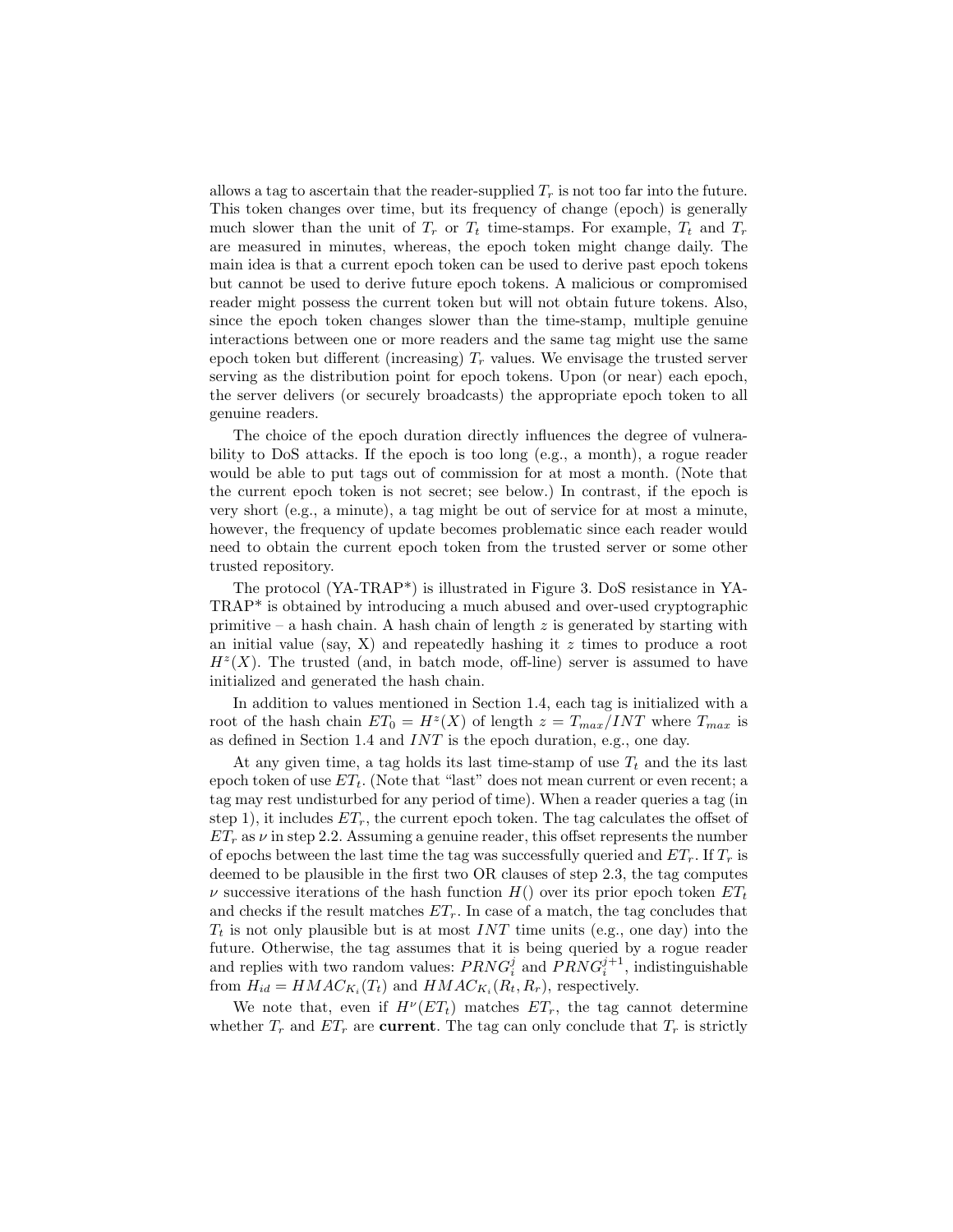greater than  $T_t$  and  $T_r$  corresponds to the same epoch as  $ET_r$ . We claim that this feature has no bearing on the security of YA-TRAP\*. Since the tag has no clock, it cannot possibly distinguish between current and past-but-plausible values or  $T_r$  and  $ET_r$ . It can, however, establish with certainty that it has never replied to the same  $T_r$  before and that the epoch corresponding to  $ET_r$  is at most current (i.e., not future).

Another detail is that the purpose of Step 2.3.2 in Figure 3 is to inhibit the adversary's (whether a passive eavesdropper or a malicious reader) ability to differentiate between valid and invalid reader input, from the tag's point of view. However, it is NOT the purpose of Step 2.3.2 to obscure the value of  $\nu$ (see Section 2.6 below).



Fig. 3. YA-TRAP\*: DoS Resistance

Remaining DoS Attacks: DoS resistance in YA-TRAP\* is limited by the magnitude of the system-wide INT parameter. Once revealed by the server and distributed to the genuine readers, the current epoch token  $ET_r$  is not secret; it can be easily snooped on by the adversary. Therefore, the adversary can still incapacitate tags (however many it has access to) for at most the duration of INT if it queries each victim tag with the current epoch token and the maximum possible  $T_r$  value within the current epoch. We consider this kind of a limited DoS attack to be a relatively small price to pay.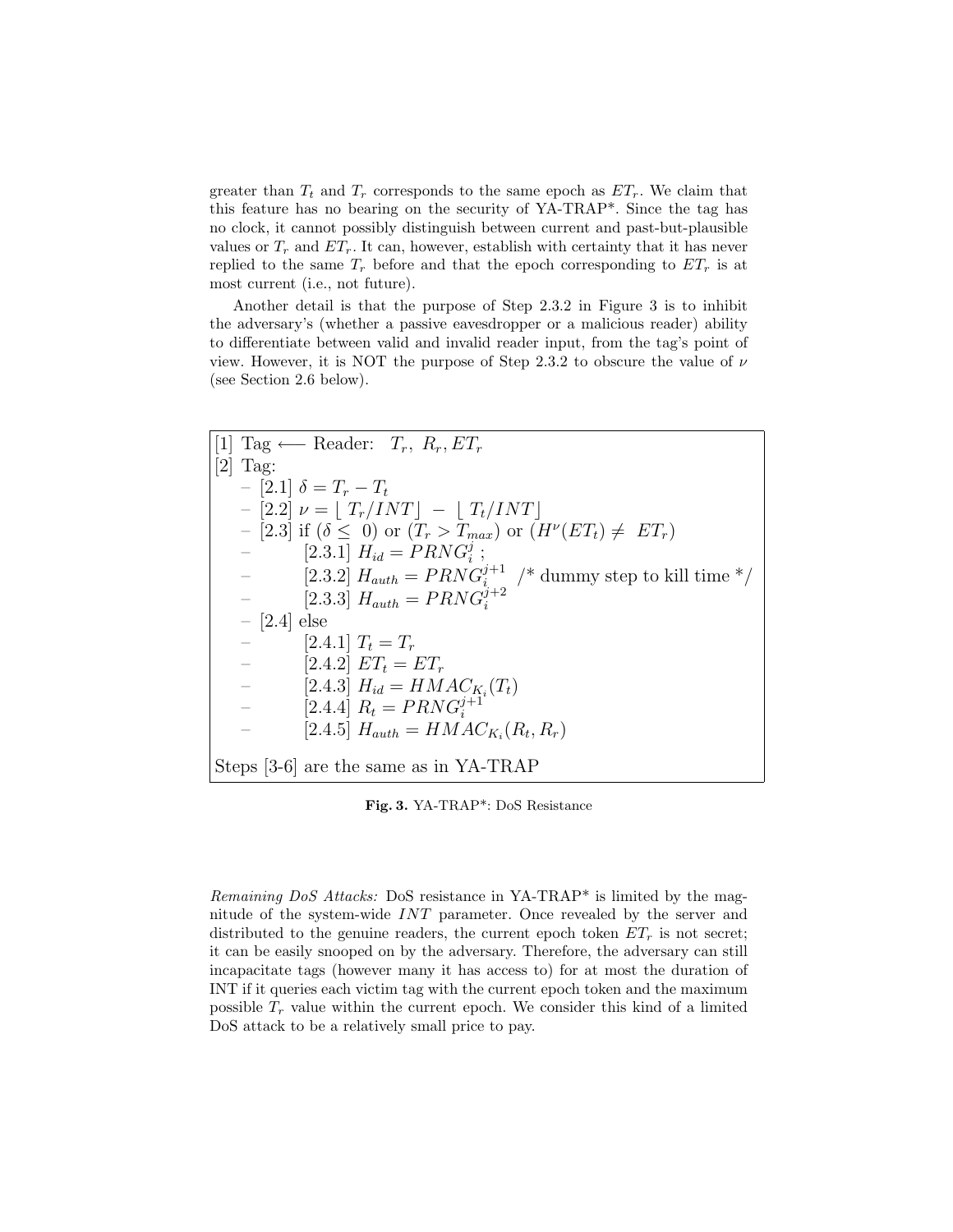#### 2.6 Discussion and Extensions

Forward Security: None of the aforementioned protocols is forward-secure [15, 14]. Forward security would require periodic key evolvement. If the tag's key  $(K_i)$  evolves in a one-way fashion (e.g., via as suitable hash function), then, an adversary who compromises a tag at time  $T$  cannot identify/link prior occurrences of the same tag. We view forward security as a feature orthogonal to our main design goals. However, it is relatively easy to add forward security to all three protocols; we sketch this out in the context of YA-TRAP\* (refer to Figure 3):

- Introduce an additional operation for the tag:
	- $-[2.4.6]$   $K_i^{\nu} = H^{\nu}(K_i)$
- Change the way the server computes ephemeral tables:

– Recall that, for each time-stamp  $T_c$ , the server pre-computes a table, where each entry corresponds to a unique tag  $i$ . Instead of computing each table entry as:  $H_{K_i}(T_c)$ , the server computes it as:  $H_{K_i^{\nu}}(T_c)$  where  $\nu = \lfloor T_c/INT \rfloor$ 

As a result of this simple modification, the tag's key is evolved one per epoch determined by INT and forward security is trivially achieved. The extra cost is due to the  $\nu$  hash operations on the tag in step 2.4.6. If a tag i is compromised during epoch j, its key  $K_i^j$  is j-th evolution of the original key  $K_i^0$ . Due to one-way key evolvement, knowledge of  $K_i^j$  makes The adversary is faced with the following decision problem: given  $K_i^j$ , distinguish  $HMAC_{K_i^s}(R_t, R_r)$  from a random value.

Timing Attacks We claim that YA-TRIP and YA-TRAP are immune to crude timing attacks that aim to determine the tag's state (whether it is desynchronized) or its  $T_t$  value. From the timing perspective, Steps 2.2 and 2.3 in Figures 1 and 2) are indistinguishable since  $PRNG$  and  $HMAC$  are assumed to execute in the same time. However, YA-TRAP\* is clearly vulnerable to timing attacks. Note that the execution the last OR clause in step 2.3 in Figure 3 is dependent upon the offset of  $T_r$  which can be freely selected by the adversary. Consequently, the adversary can mount a timing attack aimed at determining the epoch corresponding to the tag's last time-stamp of use  $(T_t)$ . This is because the number of repeated hash operations in step 2.3 is based on  $\nu = \int T_r/INT - \int T_t/INT$ . One obvious countermeasure is to artificially "pad" the number of iterated hashes or introduce a random delay in tag's reply to the reader. However, we consider such countermeasures to be counterproductive as they increase protocol execution time which is undesirable, especially in batch mode.

As pointed out by Juels and Weis [10], YA-TRAP+ proposed by Burmester, et al. [4] (as well as our YA-TRAP) is susceptible to timing attacks whereby the adversary can distinguish between these two cases: (1) normal, synchronized tag and (2) desynchronized tag, based on timing on the server side. This is possible because (1) requires the server to perform a quick table lookup, whereas, (2) requires it to perform a brute-force search. This attack is only applicable in realtime mode since server operation in batch mode is not subject to being timed by the adversary.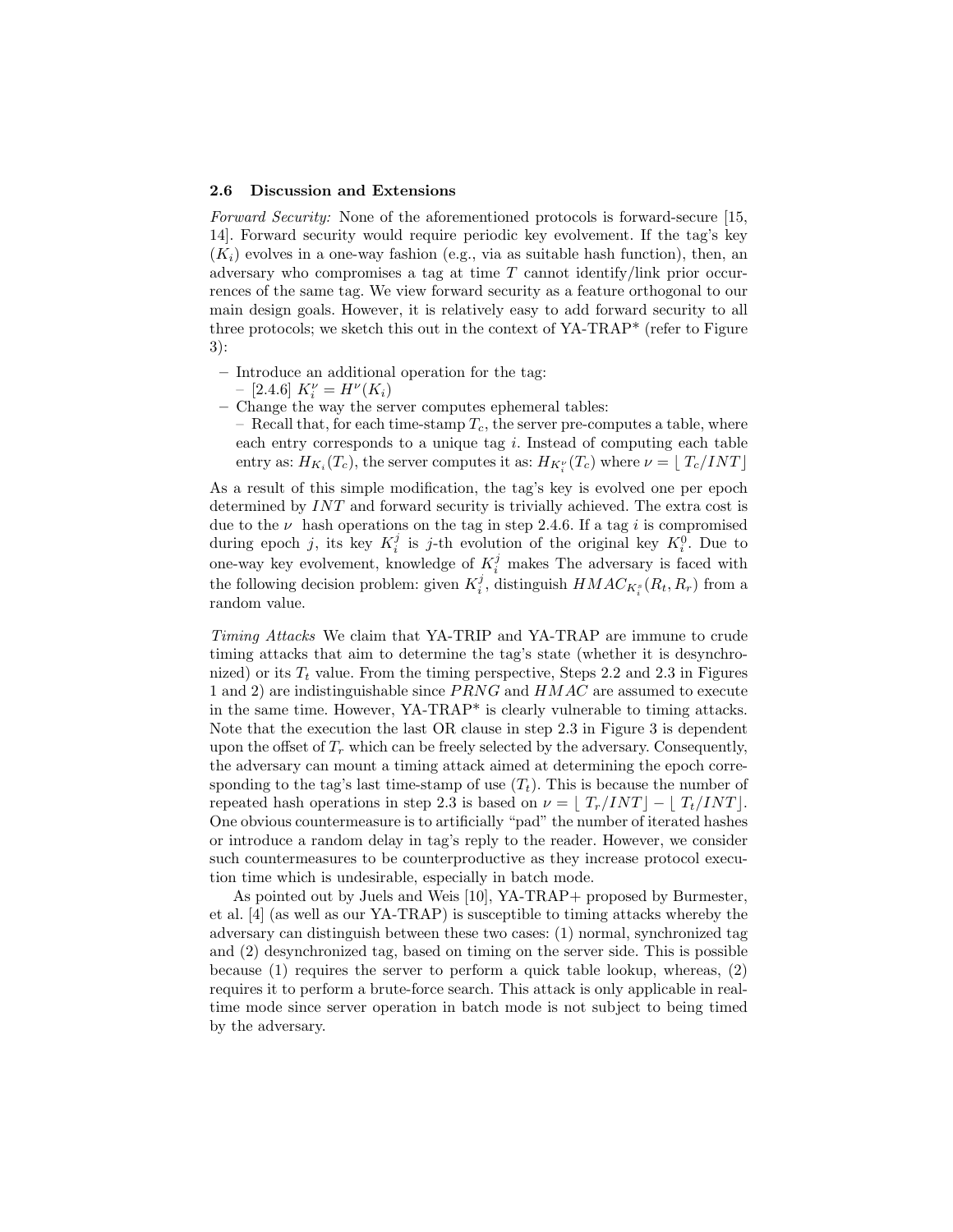#### 2.7 Efficiency Considerations

We now consider the respective costs of the three protocols described above.

YA-TRIP is very efficient for tags. When an acceptable  $T_r$  is received, the computational burden on the tag is limited to a single keyed hash computation (e.g., an HMAC). Otherwise, a tag is required to generate a pseudo-random value (via  $PRNG$ ), which, as discussed earlier, also amounts to a single keyed hash. Again, we stress that the two cases are indistinguishable with respect to their runtime. The reader is not involved computationally in YA-TRIP, YA-TRAP or YA-TRAP\*, since it neither generates nor checks any values.

YA-TRAP requires a tag to perform two extra keyed hash operations (for a total of three): one to produce  $R_t$  in step 2.4 and the other – to compute  $H_{auth}$ in step 2.5.

In YA-TRAP\*, a tag also performs three keyed hash operations (in either step 2.3 or 2.4) and, in addition, needs to compute  $\nu$  hashes over  $ET_t$ . However, we stress that, in normal operation,  $\nu$  is typically either zero or one. (Note that, if  $\nu = 0$ , the notation  $H^0(ET_t)$  resolves to  $ET_t$ ).

In all three protocols, although the computational load on the server is relatively heavy, most of the work is not done in real time. The real-time (on demand) computation amounts to a simple table look-up. The server can precompute ephemeral tables at any time. The amount of pre-computation depends on available storage, among other factors.

The efficiency with respect to server load can be illustrated by comparison. One simple and secure approach to untraceable tag identification and authentication entails the reader sending a random challenge  $R_r$  to the tag and the tag replying with keyed hash (or encryption) of the reader's challenge  $R_r$  and the tag's own nonce/challenge  $R_t$ , e.g.,  $H_{id-auth} = HMAC_{K_i}(R_r, R_t)$ . The reader then forwards the reply – comprised of  $H_{id-auth}$ ,  $R_r$  and  $R_t$  – to the server. In order to identify the tag, the server needs to perform  $O(n)$  on-line keyed hashes (or encryption operations), where  $n$  is the total number of tags. Although, on the average, the server only needs to perform  $n/2$  operations to identify the tag, the work is essentially wasted, i.e., it is of no use for any other protocol sessions. Whereas, in our case, one ephemeral table can be used in the context of numerous (as many as  $n$ ) protocol sessions.

The same issues arise when comparing YA-TRIP with the work of Molnar, et al. [2]. Although the MSW protocol from [2] is much more efficient than the naïve scheme we compared with above, it requires the tag to store  $O(log n)$  keys and perform  $O(logn)$  pseudo-random function (PRF) operations (each roughly equivalent to our keyed hash). In contrast, YA-TRIP only requires a single key on the tag and a single PRF.

As far as cost considerations, our requirement for (small) non-volatile RAM on the tag elevate the cost above that of cheapest tag types, i.e., less than 10 cents per tag. In this sense, YA-TRIP is more expensive than the one of the MSW protocols which does not require any non-volatile RAM (it only needs a physical random number generator). The other protocol presented in [2] requires tags to have non-volatile storage for a counter.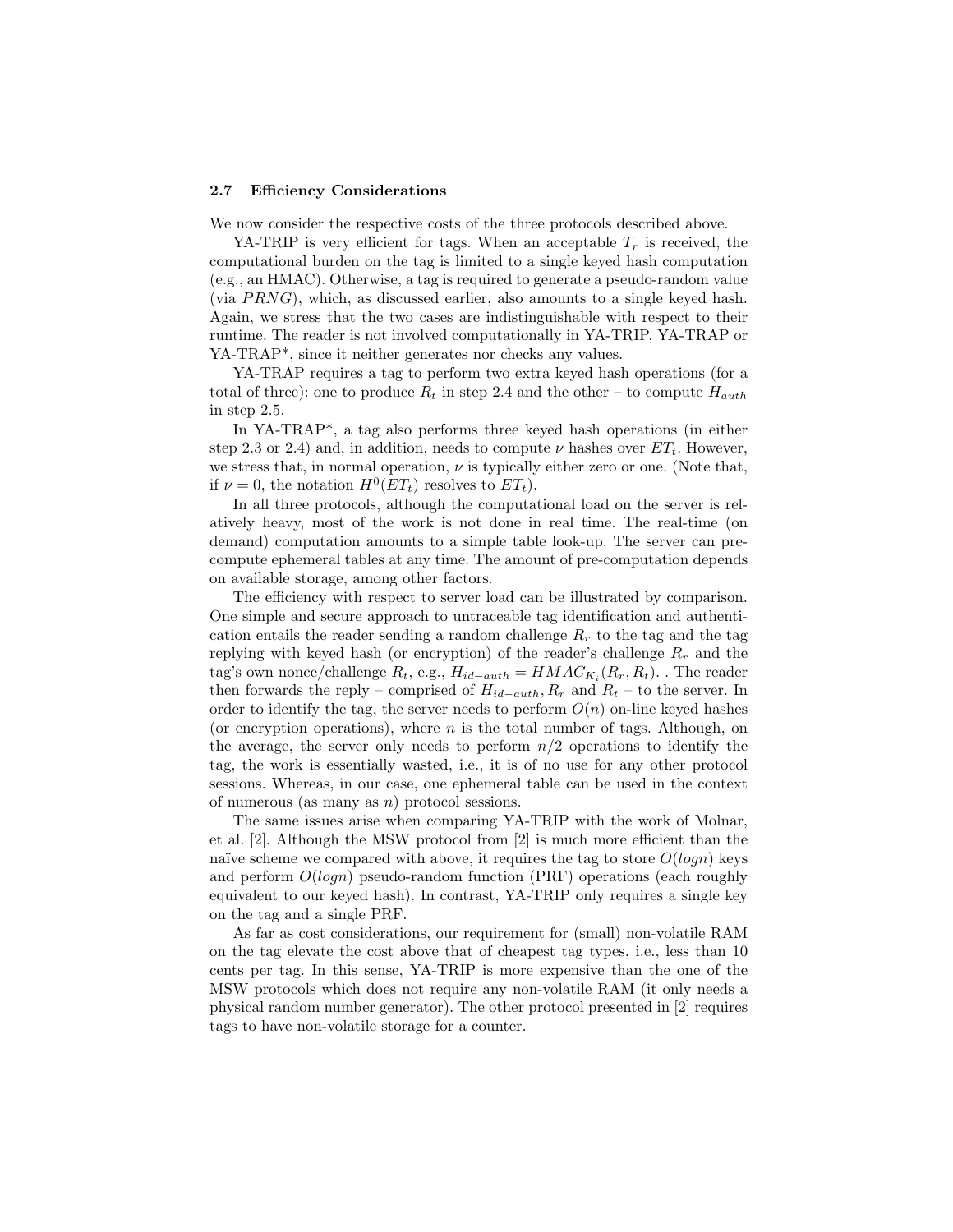#### 2.8 Security Analysis?

No formal security analysis of YA-TRIP, YA-TRAP and YA-TRAP\* is included in this paper. However, we note that the security analysis in [6] is directly applicable to YA-TRIP. With respect to YA-TRAP, its extra feature of tag authentication is orthogonal to tag identification in YA-TRIP. In fact, if we strip tag identification from YA-TRAP, it becomes a trivial two message one-way authentication protocol whereby a tag simply replies to a challenge from the reader  $(R_r)$  with  $HMAC_{K_i}(R_t, R_r)$  which is further randomized with tag's own nonce  $R_t$ . The security of this kind of authentication has been considered in the literature.

Security of YA-TRAP\* is less clear. It offers limited DoS-resistance by checking the validity of the proffered epoch token  $(ET_r)$ . As pointed out above (at the end of Section 2.5), YA-TRAP\* still permits some limited DoS attacks and the degree to which such attacks are possible is based on  $INT$  – the duration of the authorization epoch. We consider this to be a reasonable trade-off between security and functionality.

Some recent work by Juels and Weiss [10] examined the properties of YA-TRIP as it originally appeared in [1]. They conclude that, in YA-TRIP, the adversary can easily "mark" a victim tag by feeding it an arbitrary future timestamp  $(T_r)$  and later recognize/identify the same tag seeing whether it fails in an interaction with a genuine reader. This "attack" makes two assumptions: (1) that the success or failure of tag-reader interaction is observable by the adversary and  $(2)$  that the desynchronized tag(s) is/are unique. While the second assumption is perhaps realistic, the first one is not, at least in many practical settings. The first assumption is unrealistic in, for example, warehouse or inventory settings or wherever the interaction concludes without some publicly visible effect (such as a door opening). We also note that, even if both assumptions hold, the claimed attack has limited effect in the context of YA-TRAP\* due to the DoS-resistance feature.<sup>6</sup>

# 3 Related Work

There is a wealth of literature on various aspects of RFID security and privacy; see [11] for a comprehensive list. We consider only related work that seems relevant for comparison with our approach, i.e., protocols that emphasize efficient server computation, involve minimal 2-round reader-tag interaction, and aim to reduce tag requirements and computation. (Of course, this rules out some other notable and useful results.)

The first notable result is the set of MSW protocols by Molnar, et al. [2] which we use in section 2.7 above in comparing the efficiency of our protocols. The approach taken is to use hierarchical tree-based keying to allow for gradual and efficient tag identification/authentication. Tree-based keying involves a tree

<sup>6</sup> We say "limited" since the attacker can still mark and recognize a tag, but, only within a single epoch.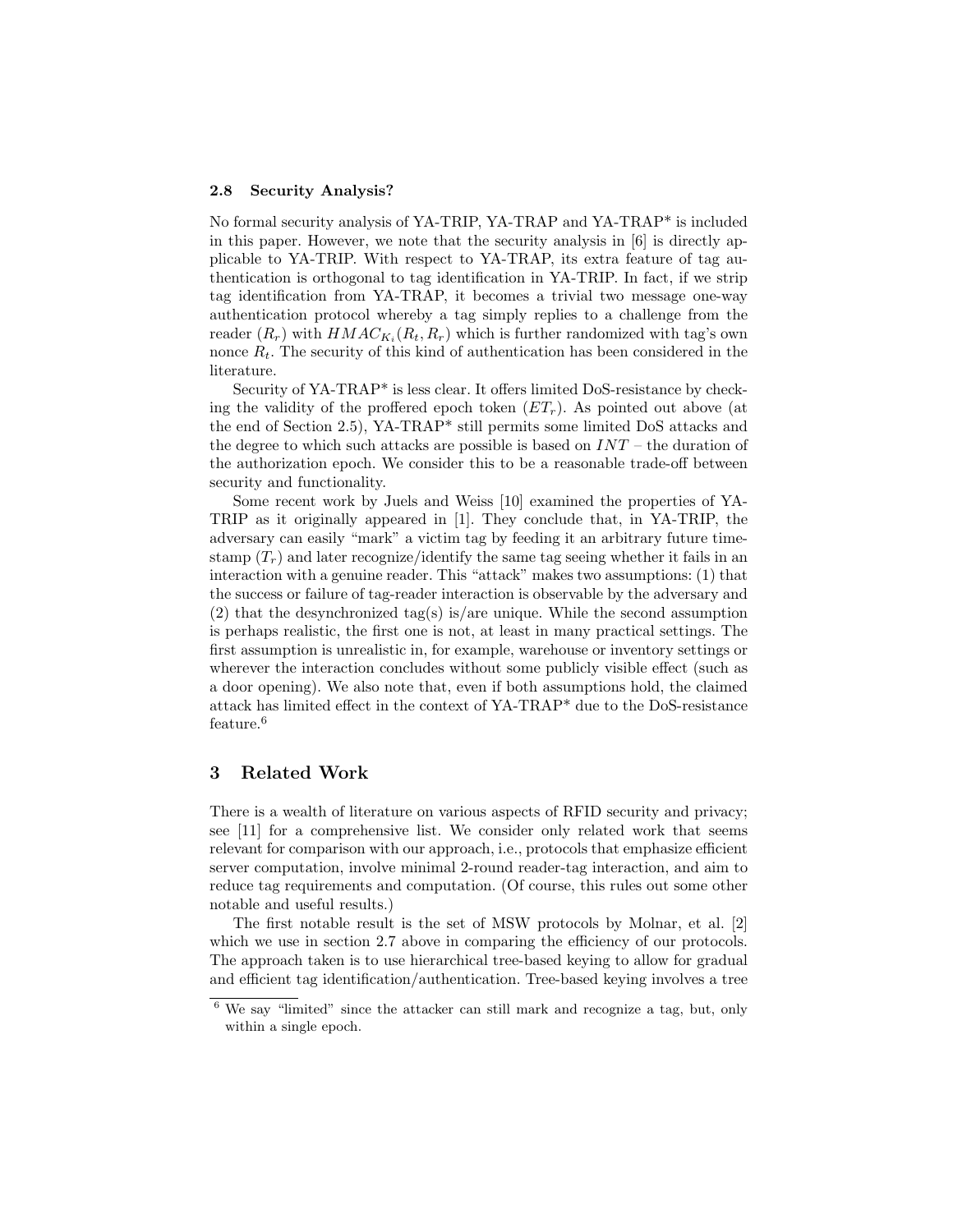of degree k and depth  $t = \log_k(n)$  where n is the total number of tags. Each tag holds  $t = \log_k(n)$  distinct keys and, upon being challenged by a reader, responds with t MACs each based on a different key. The server can then identify/authenticate a tag with  $O(\log_k(n))$  complexity. YA-TRIP and YA-TRAP are more efficient for tags in terms of computation and storage since the number of on-tag cryptographic operations (1 and 2, respectively) and tag storage requirements (1 key in each) are independent of the total number of tags. YA-TRAP<sup>\*</sup> is less efficient: 3 cryptographic operations plus  $\nu$  hashes to validate the epoch token. However, in normal operation,  $\nu$  is either zero or one. (It is zero since a tag might be successfully and legitimately queried many times within one epoch.) MSW protocols appear more efficient on the server side since  $t \ll n$ . Nonetheless, if  $O(n)$  sensors are queried with the same  $T_r$  value, the total server cost of MSW is  $O(n \cdot \log_k(n))$ . In contrast, our server cost is always  $O(n)$  regardless of the number of tags queried. MSW protocols also have a security "feature" whereby an adversary who compromises one tag, is able to track/identify other tags that belong to the same families (tree branches) as the compromised tag. This vulnerability of MSW protocols has been explored by Avoine, et al. [9]. The same concern does not arise in our protocols since no two tags share any secrets. Finally, we note that MSW protocols are not easy to amend in order to support forward security.

Based in part on the early (and preliminary) version of this work [1], Burmester, et al. [4] came up with a secure universally-composable framework for RFID protocols. One of their sample protocols (called YA-TRAP+) is almost identical to YA-TRAP and, although they were developed independently and (most likely) concurrently, [4] was published earlier. As we mention above, in real-time mode, YA-TRAP+ and YA-TRAP are susceptible to some timing attacks. However, we note that, due to limited DoS-resistance, YA-TRAP\* is not vulnerable to timing attacks, assuming that the server pre-computes all tables for each value of  $T_r$  within the current epoch.<sup>7</sup>

Another proposal by Avoine and Oechslin (AO) [3] is similar in spirit, but very different in technical details, from the protocols in this paper. The AO approach involves offers built-in forward security (via one-way key evolvement for each tag query). It is based on a previously proposed OSK (Ohkubo-Suzuki-Kinoshita) protocol [5] coupled with Hellman's time/memory trade-off technique [8]. Because the tag's key evolves for each query, an active attacker can incapacitate any tag by repeatedly querying it; albeit, the number of queries might be large, as determined by the length of the hash chain, e.g.,  $2^{10}$ . Also, the AO and OSK protocols do not offer tag authentication; like YA-TRIP they offer only tag identification. It is simple to extend AO/OSK protocols to incorporate tag authentication and DoS-resistance along the lines of our approach in YA-TRAP

 $7$  This would entail server maintaining up to  $INT$  distinct hash tables and looking up the  $H_{id}$  value over all of them. If hash tables are looked up in random order, the overall lookup time will be similarly randomized. Thus, timing attacks would not apply.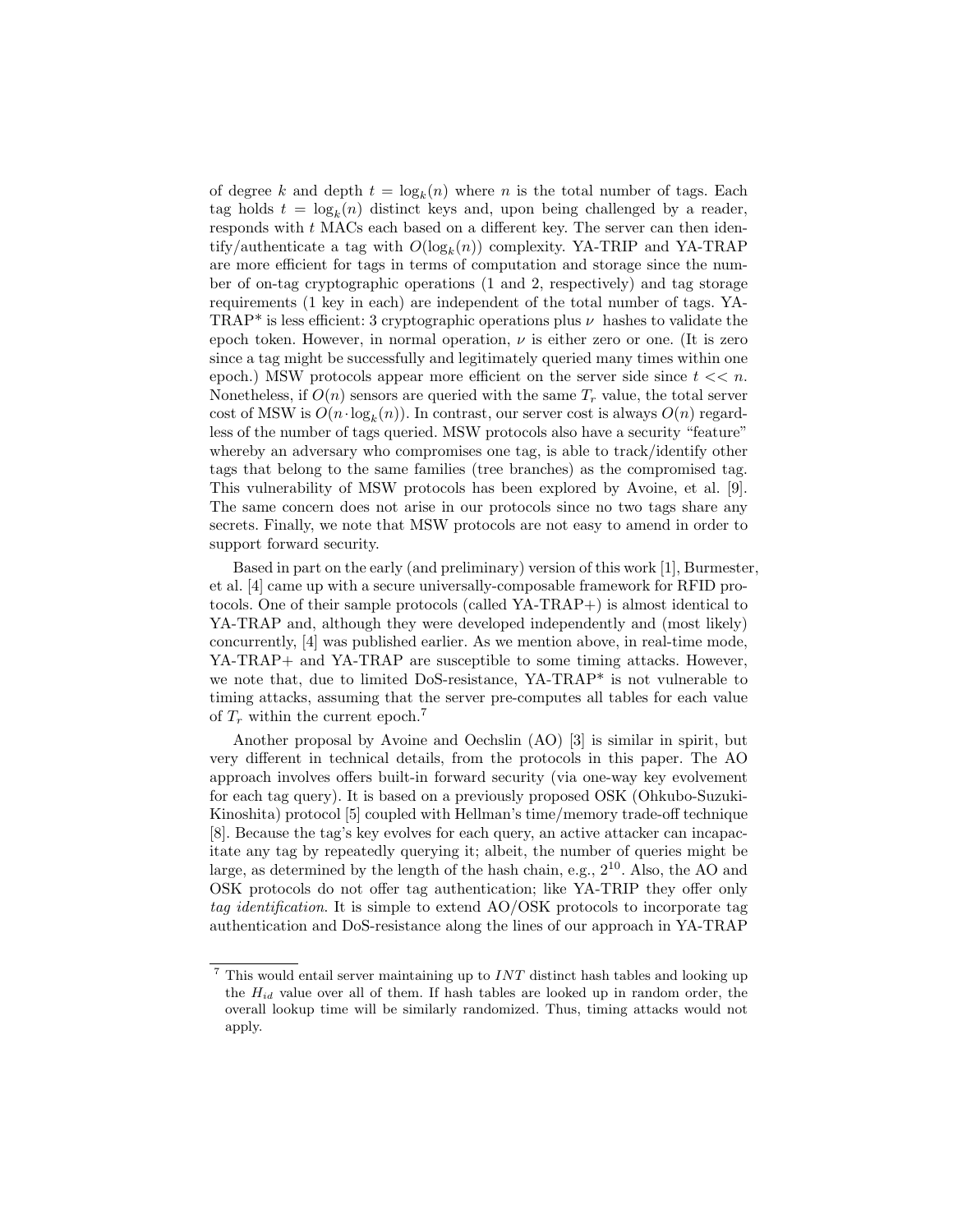and YA-TRAP\*. Juels and Weis [10] show some potential vulnerabilities of the AO/OSK protocols.

# Acknowledgements

Many thanks to Stephan Engberg, David Molnar, Ari Juels, Xiaowei Yang and Einar Mykletun for helpful input on early versions of this paper. We are also grateful to the PET'07 anonymous referees for their insightful comments.

# References

- 1. G. Tsudik, Yet Another Trivial RFID Authentication Protocol, IEEE PerCom (Work-in-Progress Session), March 2006.
- 2. D. Molnar, A. Soppera and D. Wagner, A Scalable, Delegatable Pseudonym Protocol Enabling Ownership Transfer of RFID Tags, Workshop in Selected Areas in Cryptography, August 2005.
- 3. G. Avoine and P. Oechslin, A Scalable and Provably Secure Hash-Based RFID Protocol, PerSec Workshop, March 2005.
- 4. M. Burmester, B. de Medeiros and T. Van Le, Provably Secure Ubiquitous Systems: Universally Composable RFID Authentication Protocols, IEEE/Createnet Securecomm, September 2006.
- 5. M. Ohkubo, K. Suzuki, and S. Kinoshita, Efficient hash-chain based RFID privacy protection scheme, UBICOMP Workshop on Privacy: Current Status and Future Directions, 2004.
- 6. A. Herzberg, H. Krawczyk and G. Tsudik, On Traveling Incognito, IEEE Workshop on Mobile Systems and Applications, December 1994.
- 7. G. Ateniese, A. Herzberg, H. Krawczyk and G. Tsudik, On Traveling Incognito, Computer Networks, Vol. 31, No. 8, pp. 871-884, April 1999.
- 8. M. Hellman, A cryptanalytic time-memory tradeoff, IEEE Transactions on Information Theory, Vol. 26, pp. 401406, 1980.
- 9. G. Avoine, E. Dysli, and P. Oechslin, Reducing Time Complexity in RFID Systems, Workshop on Selected Areas in Cryptography (SAC'05), August 2005.
- 10. A. Juels and S. Weis, Defining Strong Privacy for RFID, IACR eprint, April 2006.
- 11. G. Avoine, Security and Privacy in RFID Systems: Bibliography, http:// lasecwww.epfl.ch/<sup>∼</sup>gavoine/rfid/, February 2007.
- 12. J. Steiner and B. Neuman and J. Schiller, Kerberos: An Authentication Service for Open Network Systems, USENIX Winter 1988 Technical Conference, pp. 191–202,1988.
- 13. S. Redl, M. Weber and M. Oliphant, GSM and Personal Communications Handbook, Artech House, May 1998, ISBN 13: 978-0890069578.
- 14. H. Krawczyk, Simple forward-secure signatures from any signature scheme, ACM Conference on Computer and Communications Security, pp. 108–115, 2000.
- 15. R. Anderson, Two remarks on public-key cryptology, Invited Talk, ACM Conference on Computer and Communications Security, 1997.
- 16. C. Tan, B. Sheng, and Q. Li Serverless Search and Authentication Protocols for RFID, IEEE PerCom'2007.